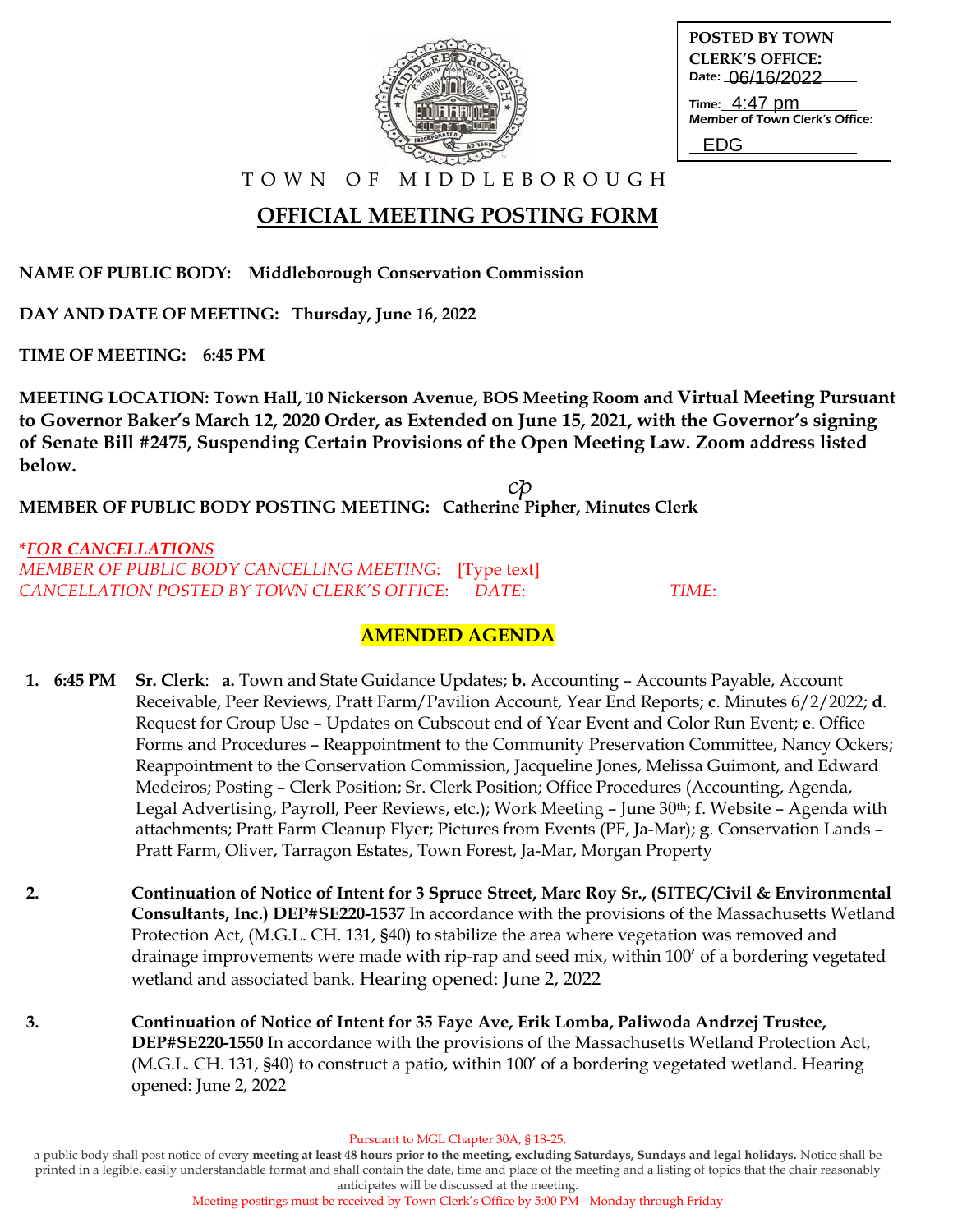

| <b>POSTED BY TOWN</b>          |
|--------------------------------|
| <b>CLERK'S OFFICE:</b>         |
| Date:                          |
| Time:                          |
| Member of Town Clerk's Office: |

#### T O W N O F M I D D L E B O R O U G H

### **OFFICIAL MEETING POSTING FORM**

Page 2 of 3

- **4. Continuation of** N**otice of Intent for River Street, (M 4, L 3894), Charles M. Brooks, (Outback Engineering Inc.), DEP#SE220-1547** In accordance with the provisions of the Massachusetts Wetland Protection Act, (M.G.L. CH. 131, §40) to construct a single family house with associated amenities, within 100' of a bordering vegetated wetland and a 2:1 replication where the gravel driveway crosses the wetlands. Hearing opened: June 2, 2022
- **5. Continuation of Notice of Intent for 375 Wareham Street, Jessica Tenzar, (Loureiro Engineering Associates) DEP# SE220-1551** In accordance with the provisions of the Massachusetts Wetland Protection Act, (M.G.L. CH. 131, §40) to develop a Nature's Classroom around a vernal pool, which will include removing trash from the pool, installing a viewing platform, and a storybook trail. Hearing opened: June 2, 2022
- **6. Continuation of Notice of Intent for 457 & 459 Wareham Street, Jeffrey Checkoway, Calare Properties, LLC (Bohler Engineering) DEP# SE220-1549** In accordance with the provisions of the Massachusetts Wetland Protection Act, (M.G.L. CH. 131, §40) to construct a 71,400+/- square foot single-story industrial warehouse along with associated site improvements, new paved parking areas, landscaping, storm water management components and associated utilities within 100' of a bordering vegetated wetland. Hearing opened: June 2, 2022
- **7. Continuation of Notice of Intent for 0 Cedar Street, (M 8, L 1724), Ashley Herman, (Webby Engineering), DEP#SE220-1529** In accordance with the provisions of the Massachusetts Wetland Protection Act (M.G.L. CH. 131, §40), to construct a single-family dwelling with associated utilizes, driveway, septic system, well, and site grading within 100' of a bordering vegetated wetland. Hearing opened: March 3, 2022.
- **8. Continuation of Notice of Intent for Everett Street, (M 41M, 41 & 40, L 4923, 4187, & 4895), Peter Varrasso, Jr. (Center Mount Land Development, LLC) DEP#SE220-1525** In accordance with the provisions of the Massachusetts Wetland Protection Act, (M.G.L. CH. 131, §40) for a proposed 26,400 s.f. industrial building with associated parking and loading areas, sidewalk, grading, stormwater management and utilities within 100' of a bordering vegetated wetland. Hearing opened: January 20, 2022
- **9. Request for Certificate of Compliance for 8 Carpenter Street, DEP#SE220-1485.** They had proposed to repair and upgrade a residential septic system within 100' buffer zone of a bordering vegetated wetland. The Order of Conditions Plan of Record is dated: March 16, 2021
- **10. Request for Certificate of Compliance for 61 Christina Way, DEP#SE220-1477.** They had proposed The construction of a single family house with driveway, septic, and associated grading within 100' buffer zone of a bordering vegetated wetland. The Order of Conditions Plan of Record is dated: April 15, 2021

Pursuant to MGL Chapter 30A, § 18-25,

a public body shall post notice of every **meeting at least 48 hours prior to the meeting, excluding Saturdays, Sundays and legal holidays.** Notice shall be printed in a legible, easily understandable format and shall contain the date, time and place of the meeting and a listing of topics that the chair reasonably anticipates will be discussed at the meeting.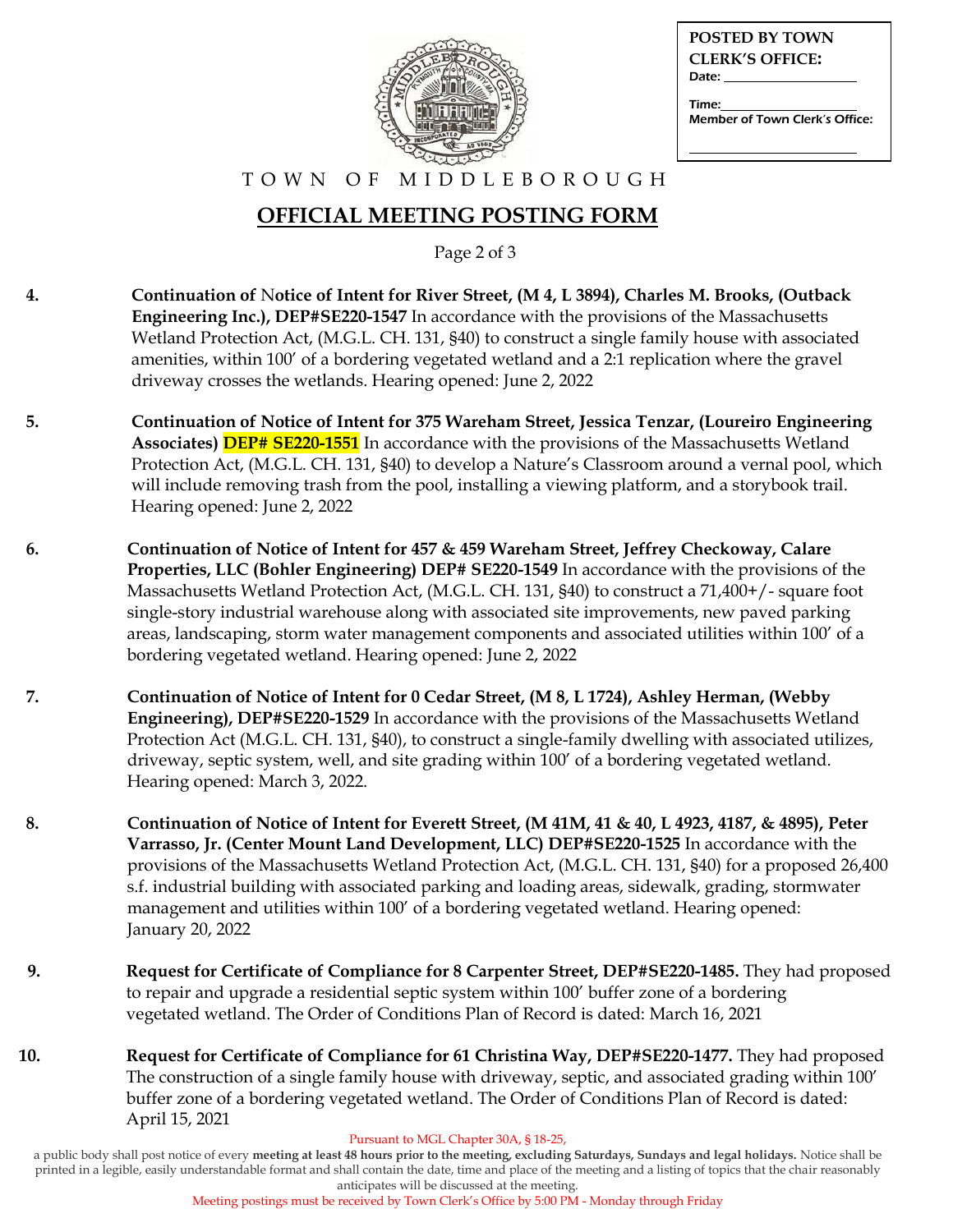

| <b>POSTED BY TOWN</b><br><b>CLERK'S OFFICE:</b><br>Date: |
|----------------------------------------------------------|
|                                                          |
| Time:<br>Member of Town Clerk's Office:                  |

#### T O W N O F M I D D L E B O R O U G H

### **OFFICIAL MEETING POSTING FORM**

Page 3 of 3

- **11. Request for Certificate of Compliance for 38 Roosevelt Avenue, DEP#SE220-1464.** They had proposed to remove established lawn along the back side of foundation to create level area and allow for a walk out to a 16' X 32' concrete patio and fence in approximately 4,750 sq.ft. of the back yard. The Order of Conditions Plan of Record is dated: January 25, 2021
- **12. Emergency Certificate – 55 Plymouth Street**
- **13. Agent**: **a**. Ch.61A Thompson and Precinct Street; **b**. 415 Plymouth St. (Picone); **c.** Soule Homestead; **d.** 0 & 535 Wareham Street (restoration); **e.** 722 Plymouth Street; **f.** Precinct Street; **g.** 88 River Street; **h.** Ch.61A Fuller Street; **i.** Nemasket River Sediment; **j.** Turtle Signs **k.** Plymouth Street (Town Land) **l.** 120 Miller Street
- **14**. **Conservation Commissioner Reports** CPC; CEHIC; OSRP; 230 Bedford Street
- **15. Mail/Correspondence**

Topic: Middleborough Conservation Commission June 16, 2022 Meeting Time: Jun 16, 2022 06:30 PM Eastern Time (US and Canada)

Join Zoom Meeting <https://us06web.zoom.us/j/82651463507>

Meeting ID: 826 5146 3507 One tap mobile +13126266799,,82651463507# US (Chicago) +16465588656,,82651463507# US (New York)

#### Dial by your location

 +1 312 626 6799 US (Chicago) +1 646 558 8656 US (New York) +1 301 715 8592 US (Washington DC) +1 346 248 7799 US (Houston) +1 720 707 2699 US (Denver) +1 253 215 8782 US (Tacoma)

Pursuant to MGL Chapter 30A, § 18-25,

a public body shall post notice of every **meeting at least 48 hours prior to the meeting, excluding Saturdays, Sundays and legal holidays.** Notice shall be printed in a legible, easily understandable format and shall contain the date, time and place of the meeting and a listing of topics that the chair reasonably anticipates will be discussed at the meeting.